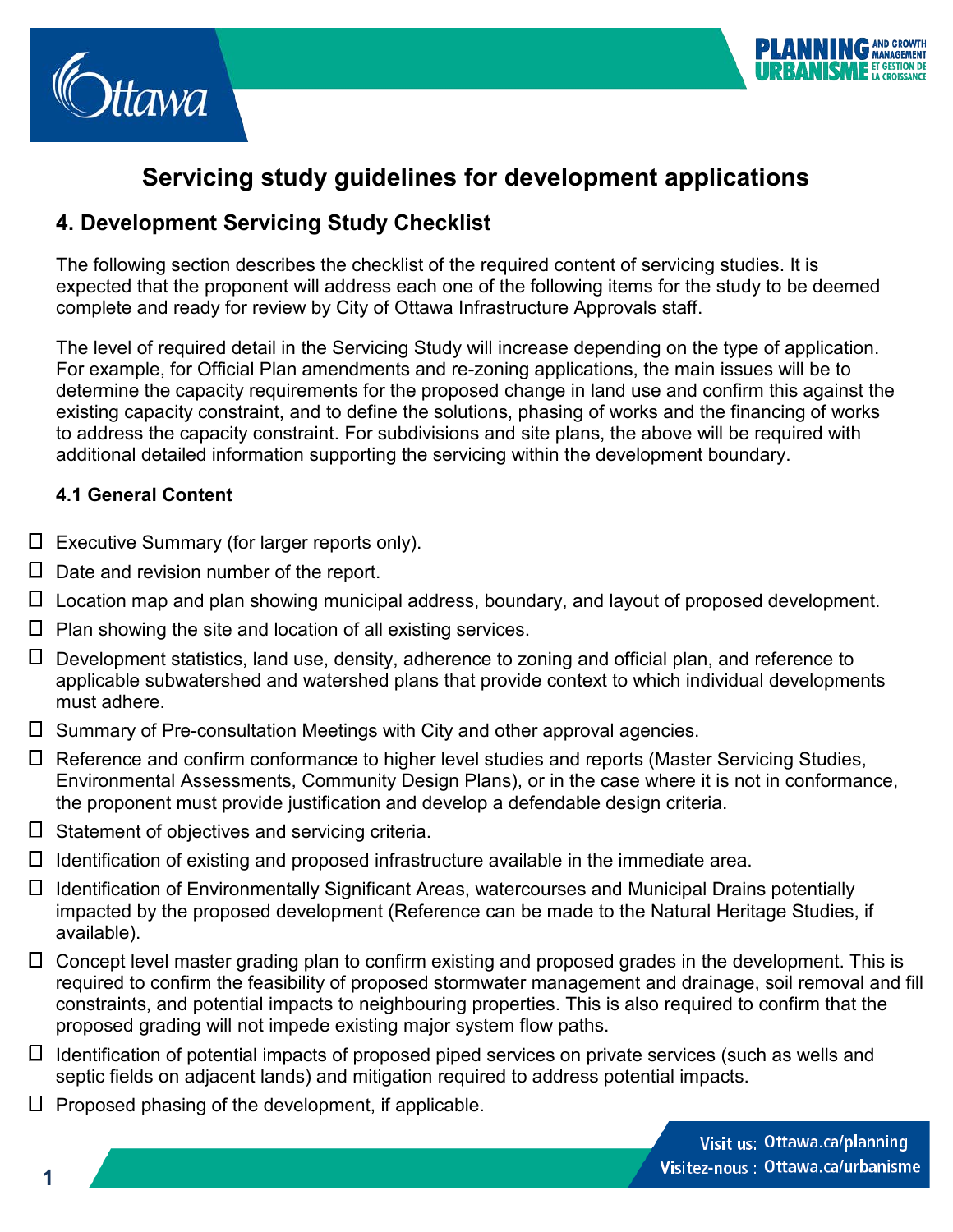



- $\Box$  Reference to geotechnical studies and recommendations concerning servicing.
- $\Box$  All preliminary and formal site plan submissions should have the following information: ◦ Metric scale
	- North arrow (including construction North)
	- Key plan
	- Name and contact information of applicant and property owner
	- Property limits including bearings and dimensions
	- Existing and proposed structures and parking areas
	- Easements, road widening and rights-of-way
	- Adjacent street names

#### **4.2 Development Servicing Report: Water**

- Confirm consistency with Master Servicing Study, if available
- Availability of public infrastructure to service proposed development
- $\Box$  Identification of system constraints
- $\Box$  Identify boundary conditions
- Confirmation of adequate domestic supply and pressure
- Confirmation of adequate fire flow protection and confirmation that fire flow is calculated as per the Fire Underwriter's Survey. Output should show available fire flow at locations throughout the development.
- $\Box$  Provide a check of high pressures. If pressure is found to be high, an assessment is required to confirm the application of pressure reducing valves.
- Definition of phasing constraints. Hydraulic modeling is required to confirm servicing for all defined phases of the project including the ultimate design
- Address reliability requirements such as appropriate location of shut-off valves
- Check on the necessity of a pressure zone boundary modification.
- $\Box$  Reference to water supply analysis to show that major infrastructure is capable of delivering sufficient water for the proposed land use. This includes data that shows that the expected demands under average day, peak hour and fire flow conditions provide water within the required pressure range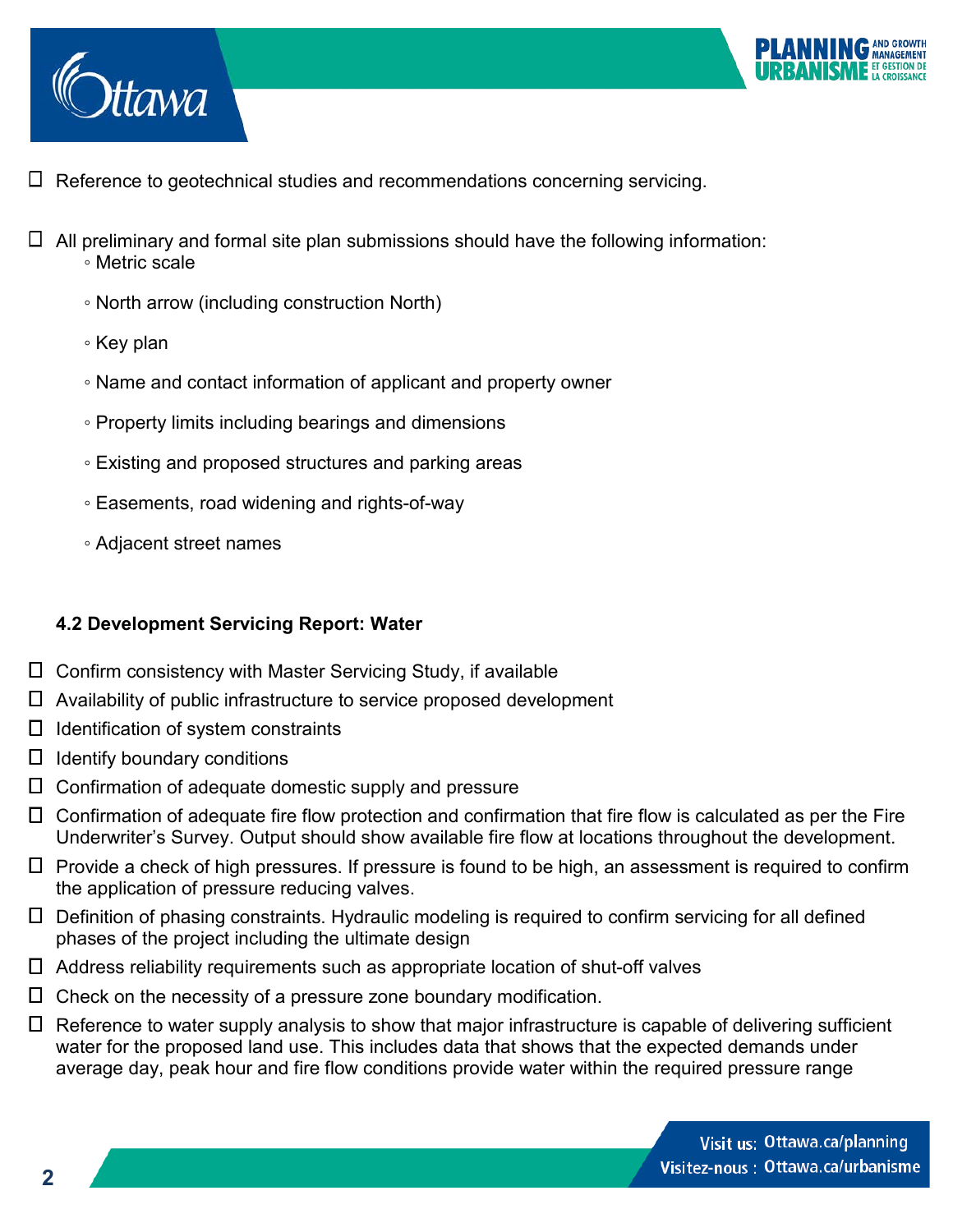



- Description of the proposed water distribution network, including locations of proposed connections to the existing system, provisions for necessary looping, and appurtenances (valves, pressure reducing valves, valve chambers, and fire hydrants) including special metering provisions.
- Description of off-site required feedermains, booster pumping stations, and other water infrastructure that will be ultimately required to service proposed development, including financing, interim facilities, and timing of implementation.
- Confirmation that water demands are calculated based on the City of Ottawa Design Guidelines.
- $\Box$  Provision of a model schematic showing the boundary conditions locations, streets, parcels, and building locations for reference.

#### **4.3 Development Servicing Report: Wastewater**

- Summary of proposed design criteria (Note: Wet-weather flow criteria should not deviate from the City of Ottawa Sewer Design Guidelines. Monitored flow data from relatively new infrastructure cannot be used to justify capacity requirements for proposed infrastructure).
- Confirm consistency with Master Servicing Study and/or justifications for deviations.
- Consideration of local conditions that may contribute to extraneous flows that are higher than the recommended flows in the guidelines. This includes groundwater and soil conditions, and age and condition of sewers.
- Description of existing sanitary sewer available for discharge of wastewater from proposed development.
- Verify available capacity in downstream sanitary sewer and/or identification of upgrades necessary to service the proposed development. (Reference can be made to previously completed Master Servicing Study if applicable)
- Calculations related to dry-weather and wet-weather flow rates from the development in standard MOE sanitary sewer design table (Appendix 'C') format.
- Description of proposed sewer network including sewers, pumping stations, and forcemains.
- Discussion of previously identified environmental constraints and impact on servicing (environmental constraints are related to limitations imposed on the development in order to preserve the physical condition of watercourses, vegetation, soil cover, as well as protecting against water quantity and quality).
- Pumping stations: impacts of proposed development on existing pumping stations or requirements for new pumping station to service development.
- Forcemain capacity in terms of operational redundancy, surge pressure and maximum flow velocity.
- $\Box$  Identification and implementation of the emergency overflow from sanitary pumping stations in relation to the hydraulic grade line to protect against basement flooding.
- $\Box$  Special considerations such as contamination, corrosive environment etc.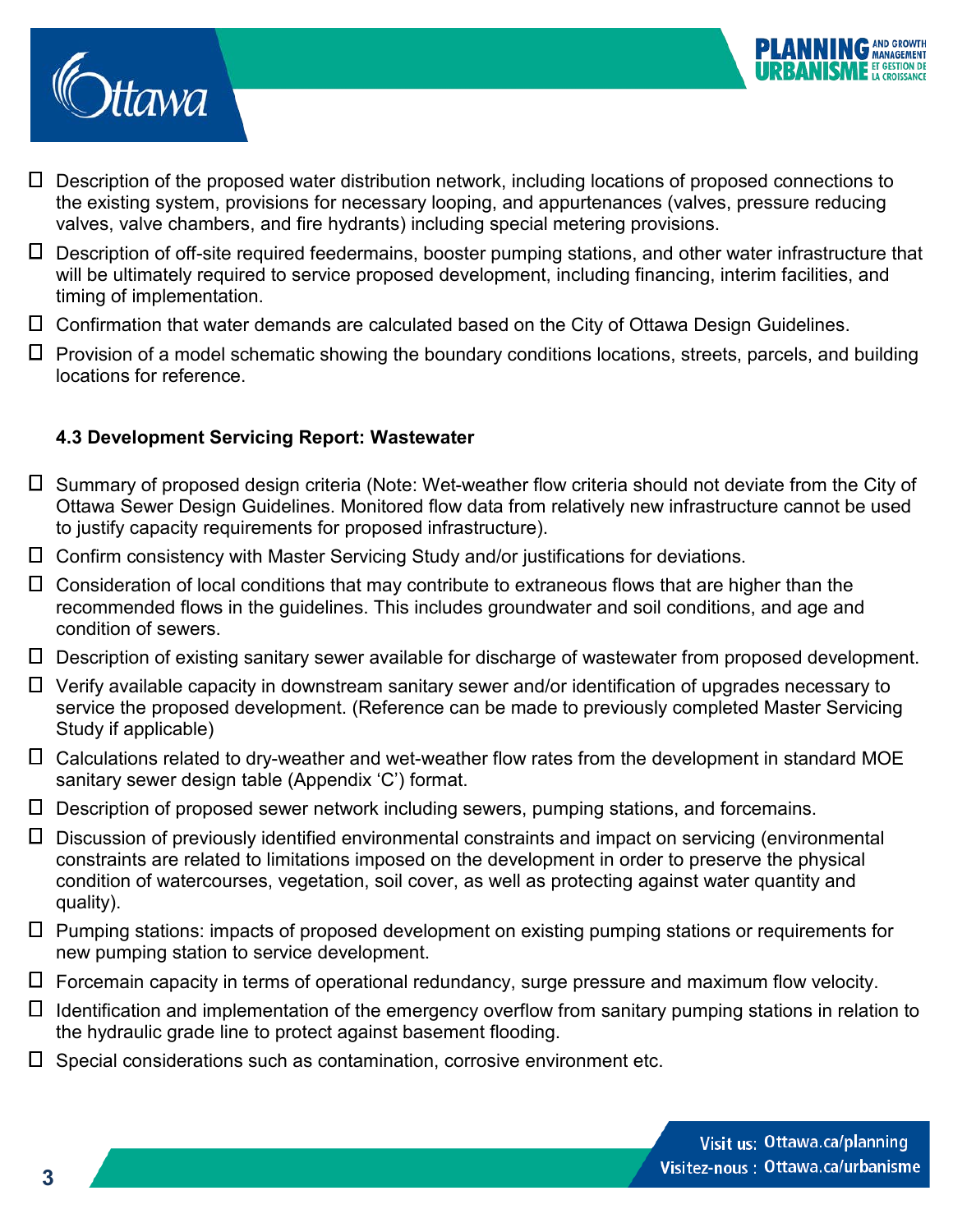



# **4.4 Development Servicing Report: Stormwater Checklist**

- $\Box$  Description of drainage outlets and downstream constraints including legality of outlets (i.e. municipal drain, right-of-way, watercourse, or private property)
- $\Box$  Analysis of available capacity in existing public infrastructure.
- $\Box$  A drawing showing the subject lands, its surroundings, the receiving watercourse, existing drainage patterns, and proposed drainage pattern.
- Water quantity control objective (e.g. controlling post-development peak flows to pre-development level for storm events ranging from the 2 or 5 year event (dependent on the receiving sewer design) to 100 year return period); if other objectives are being applied, a rationale must be included with reference to hydrologic analyses of the potentially affected subwatersheds, taking into account long-term cumulative effects.
- Water Quality control objective (basic, normal or enhanced level of protection based on the sensitivities of the receiving watercourse) and storage requirements.
- $\Box$  Description of the stormwater management concept with facility locations and descriptions with references and supporting information.
- $\Box$  Set-back from private sewage disposal systems.
- Watercourse and hazard lands setbacks.
- $\Box$  Record of pre-consultation with the Ontario Ministry of Environment and the Conservation Authority that has jurisdiction on the affected watershed.
- Confirm consistency with sub-watershed and Master Servicing Study, if applicable study exists.
- $\Box$  Storage requirements (complete with calculations) and conveyance capacity for minor events (1:5 year return period) and major events (1:100 year return period).
- $\Box$  Identification of watercourses within the proposed development and how watercourses will be protected, or, if necessary, altered by the proposed development with applicable approvals.
- $\Box$  Calculate pre and post development peak flow rates including a description of existing site conditions and proposed impervious areas and drainage catchments in comparison to existing conditions.
- $\Box$  Any proposed diversion of drainage catchment areas from one outlet to another.
- $\Box$  Proposed minor and major systems including locations and sizes of stormwater trunk sewers, and stormwater management facilities.
- $\Box$  If quantity control is not proposed, demonstration that downstream system has adequate capacity for the post-development flows up to and including the 100 year return period storm event.
- $\Box$  Identification of potential impacts to receiving watercourses
- $\Box$  Identification of municipal drains and related approval requirements.
- $\Box$  Descriptions of how the conveyance and storage capacity will be achieved for the development.
- $\Box$  100 year flood levels and major flow routing to protect proposed development from flooding for establishing minimum building elevations (MBE) and overall grading.

**4**